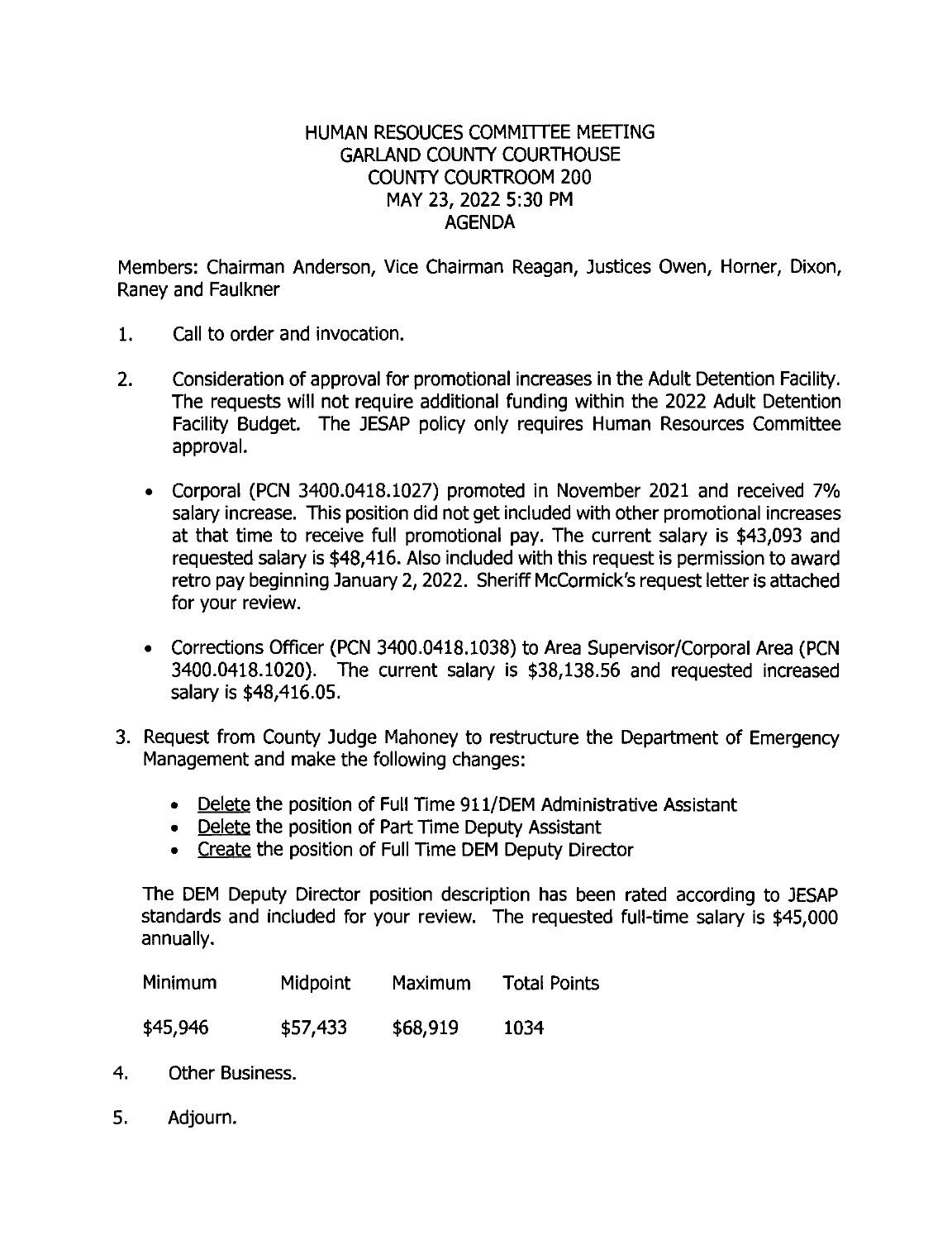

To: Garland County Human Resource Committee Date: May 4. 2022

From: Sheriff Mike McCormick  $\mu$ M

Subject: Corporal Brianna Arhcrry Promotional Pay

Deputy Brianna Arberry was promoted to Corporal in November 2021. At the time of promotion, she received promotional pay increase of 7%.

In January 2022. it was deemed appropriate whereas promoted staff should receive full promotional pay upon earning a promotion. February 2022. Corporal promotions occurred for Mr. Aaron Standiford and Ms. Amanda Medina. Both personnel received their full promotional increase upon promotion; while Ms. Arbcrry continued to only receive partial pay. This inconsistency was only recently identified; and caused for Corporal Arherry to he making less pay. although promoted foremost and being of equal position.

In order to properly remedy, I would like to request Ms. Arberry receive her earned full rate of Corporal pay as of the first pay period of  $2022$  – beginning January 2, 2022.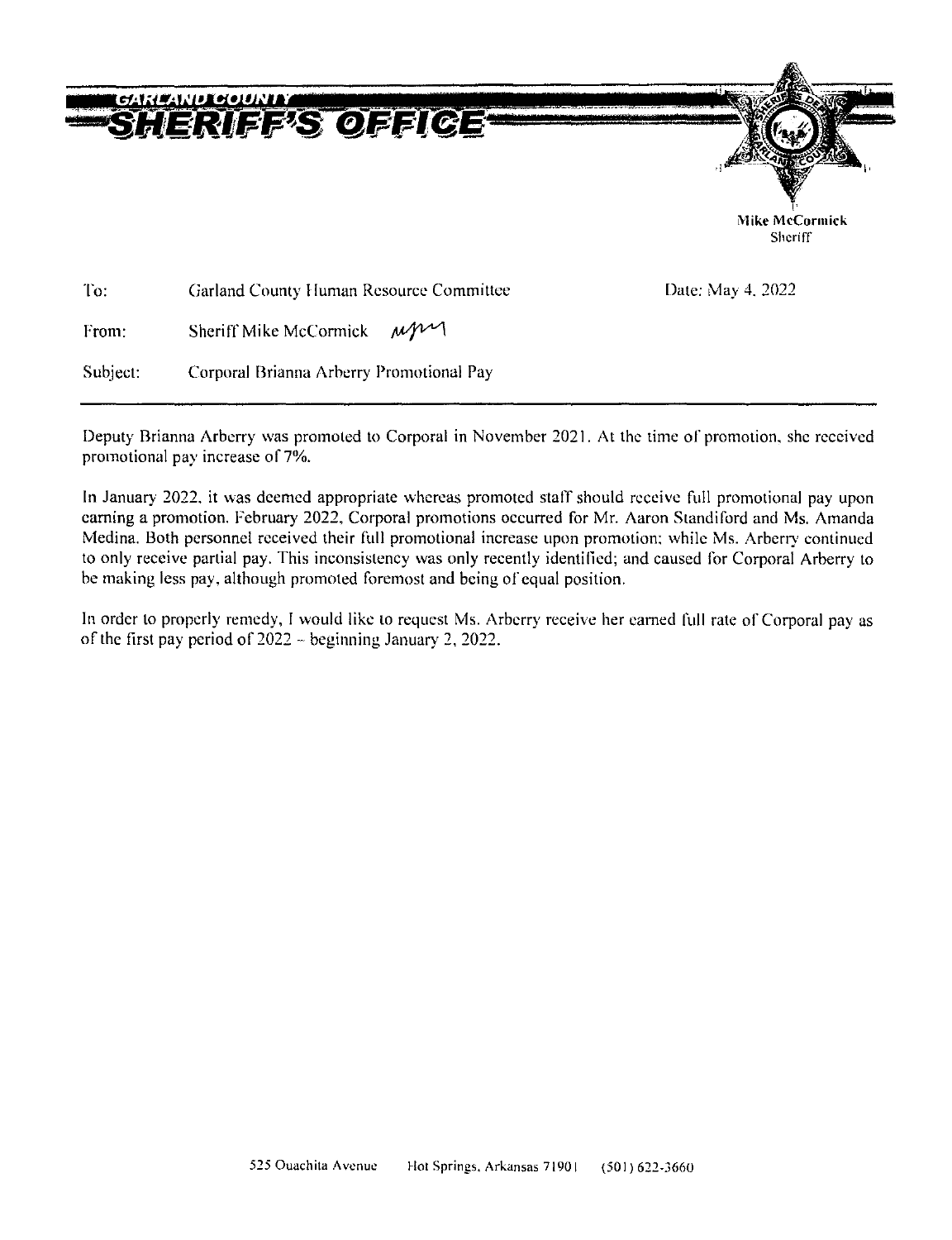## GARLAND COUNTY Position Description

# JOB TITLE: DEM DEPUTY DIRECTOR

| $(Y/N)$ : Yes<br>Exempt:    | DEPARTMENT: DEPARTMENT OF EMERGENCY MGMT. |
|-----------------------------|-------------------------------------------|
| DATE PREPARED: May 12, 2022 | SUPERVISOR: COUNTY JUDGE AND DEM DIRECTOR |

SUMMARY: The Deputy Director of Emergency Management works under the general guidance and direction of the Director of Emergency Management. The Deputy Director performs a variety of supervisory, administrative and technical work in the supervision and administration of Emergency Management and will assume the responsibilities of the Director in their absence. Coordinates, advises, and manages selected projects for the Department of Emergency Management, Search and Rescue, CERT and Local Emergency Planning Committee.

#### **ESSENTIAL DUTIES AND RESPONSIBILITIES:** include the following. Other duties may be assigned.

- 1. Assist the Director in carrying out the day to day operations of the County's emergency management programs.
- 2. Assume charge of day to day operations of the emergency management organization in the Director's absence.
- 3. Work closely on a cooperative basis with departments of local government, industry and community organizations in developing emergency management plans and capabilities.
- 4. Assist with development of Standard Operating Guidelines (SOGs) for various emergency contingencies, and update them regularly.
- 5. Assist Director in the establishment of mutual aid or cooperative agreements to provide needed services, equipment or other resources in the event of an emergency.
- 6. Ensure that the Emergency Operation Center (EOC) staffing and internal procedures are kept current.
- 7. Maintain inventory of personnel and material resources from both governmental and private sector sources that would be available in an emergency.
- 8. Compile and maintain records, reports and plans for necessary inter-agency documentation.
- 9. Participate in on-going emergency management training.
- 10. Assist Director in implementing emergency operations plans.
- 11. Respond (as requested and/or required by Federal and State regulation) to emergency situations.
- 12. Assist in the coordination of job assignments for emergency management volunteer workers.
- 13. Report to and keep Director advised of problems, complaints, or incidents in the field.
- 14. Advise the Director of deficiencies, failures in communications, response, and recovery efforts and develop options and recommendations to resolve those deficiencies.
- 15. Responsible for operational work involving execution of approved training and educational programs conducted by DEM. Training includes, but is not limited to: shelter management, radiological monitoring, hazardous materials, Skywarn and severe weather spotter training, fire, search and rescue, disaster recovery, mass casualties/fatalities, infection control for volunteers, emergency communications, public education for family protection and preparedness program.
- 16. Responsible for the development of training outlines, lesson plans, drills and exercises and topical programs assigned by the Director.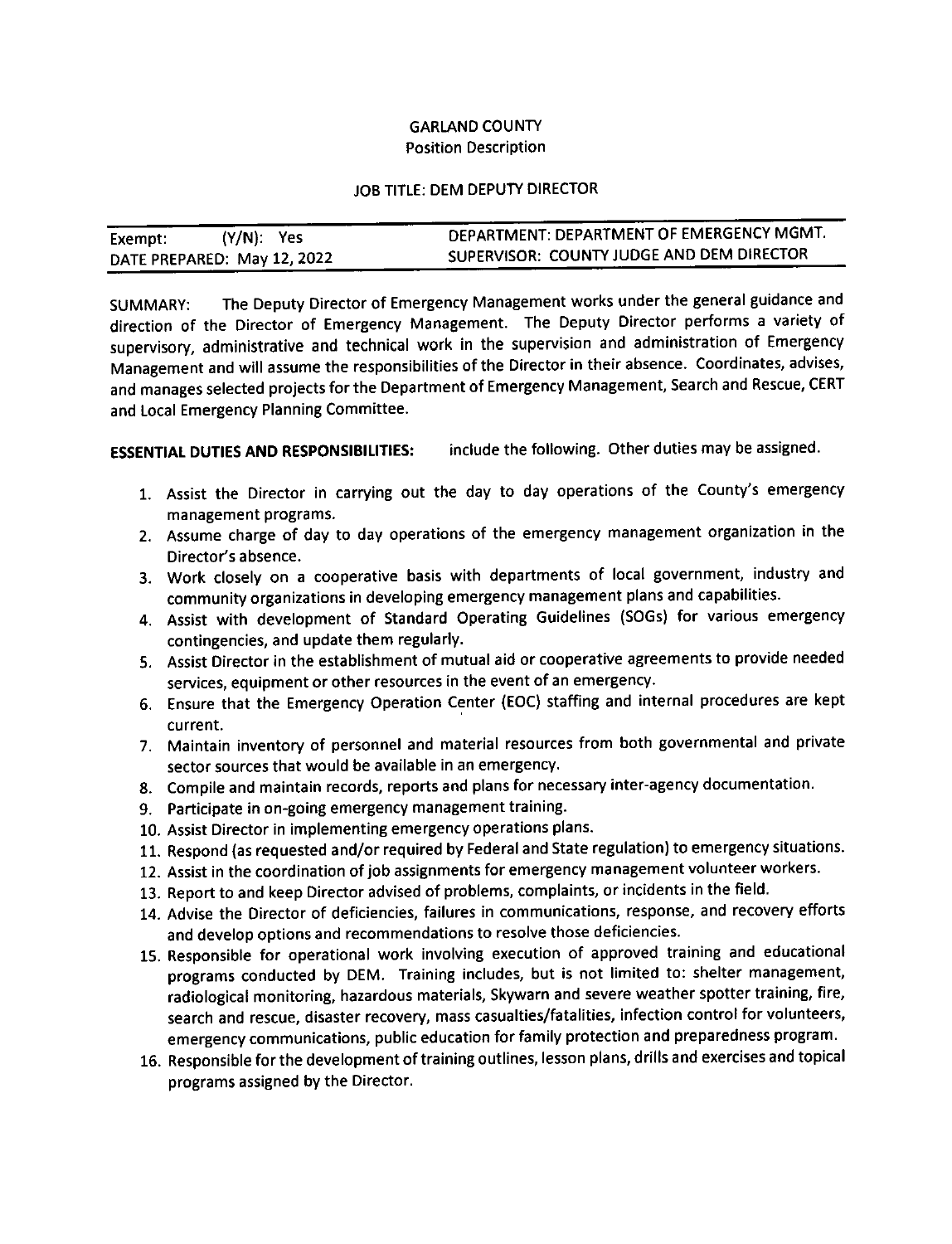- 17. Develop, promote, establish, coordinate and administer a complete training and education program of limited scope and occupational specialties for emergency response personnel dependent upon their needs.
- 18. Evaluate program activities and the attainment of program goals through inspections, reports and conferences. Conduct surveys to determine immediate and long term needs of emergency services in the County.
- 19. Develop public education programs.
- 20. Maintain a professional, proactive relationship with all County first responders among Volunteer, City, County, State and Federal agencies, as well as private sector entities, elected officials, and the general public.
- 21. Assist in the assignment and updating of 911 addresses as well as updating Road Centerline Data with new roads and subdivision additions. Create strip maps of new roads.
- 22. Input information to the County's 911 addressing database and geographic information system (GIS) on a PC with Windows using ESRI and Microsoft Access software.
- 23. Utilizes GPS equipment to collect associated 911 data in the field.
- 24. Produces maps with ArcMap.
- 25. Assist in the development and presentation of annual budgets for the Department of Emergency Management and 911.
- 26. Assist in the management of accounts payable and receivable for both 9-1-1 and DEM budgets as directed. Assist with grant writing as necessary.
- 27. Become familiar with the County's Floodplain Ordinance and understand the basics of Floodplain Management to assist the County's Floodplain Manager as needed.
- 28. Travel when required: Attend meetings. Attend classes and conferences to discuss and research emerging public safety telecommunications, radio communications, flood plain management, emergency management protocols and their relationship to the various functional areas of public safety operations of Garland County.
- 29. This position will be on call 24 hours a day 7 days a week as needed to assist the Communities and First Responders of Garland County.

# **QUALIFICATION REQUIREMENTS:**

To perform this job successfully, an individual must be able to perform each essential duty satisfactorily. The requirements listed below are representative of the knowledge, skill and/or ability required. Reasonable accommodations may be made to enable individuals with disabilities to perform the essential functions.

# **SUPERVISORY RESPONSIBILITIES:**

Provides supervision to the county Department of Emergency Management in the absence of the Director and acts as direct liaison, along with the Director, for all volunteer agencies within the county, to include personnel.

**Education and/or Experience:** Formal education or a combination of education and experience may be accepted.

- Minimum of a Bachelor's Degree and 2 years of supervisory experience in a Public Safety department (Law, Fire, Emergency Medical, and Emergency Services.) In lieu of meeting the education requirement someone with ten (10) years of experience, five (5) of which were at the supervisory level within a Public Safety department may be considered.
- Incident Command System (ICS) 300 and 400.
- Successful completion and certification of required ACIC/NCIC training.